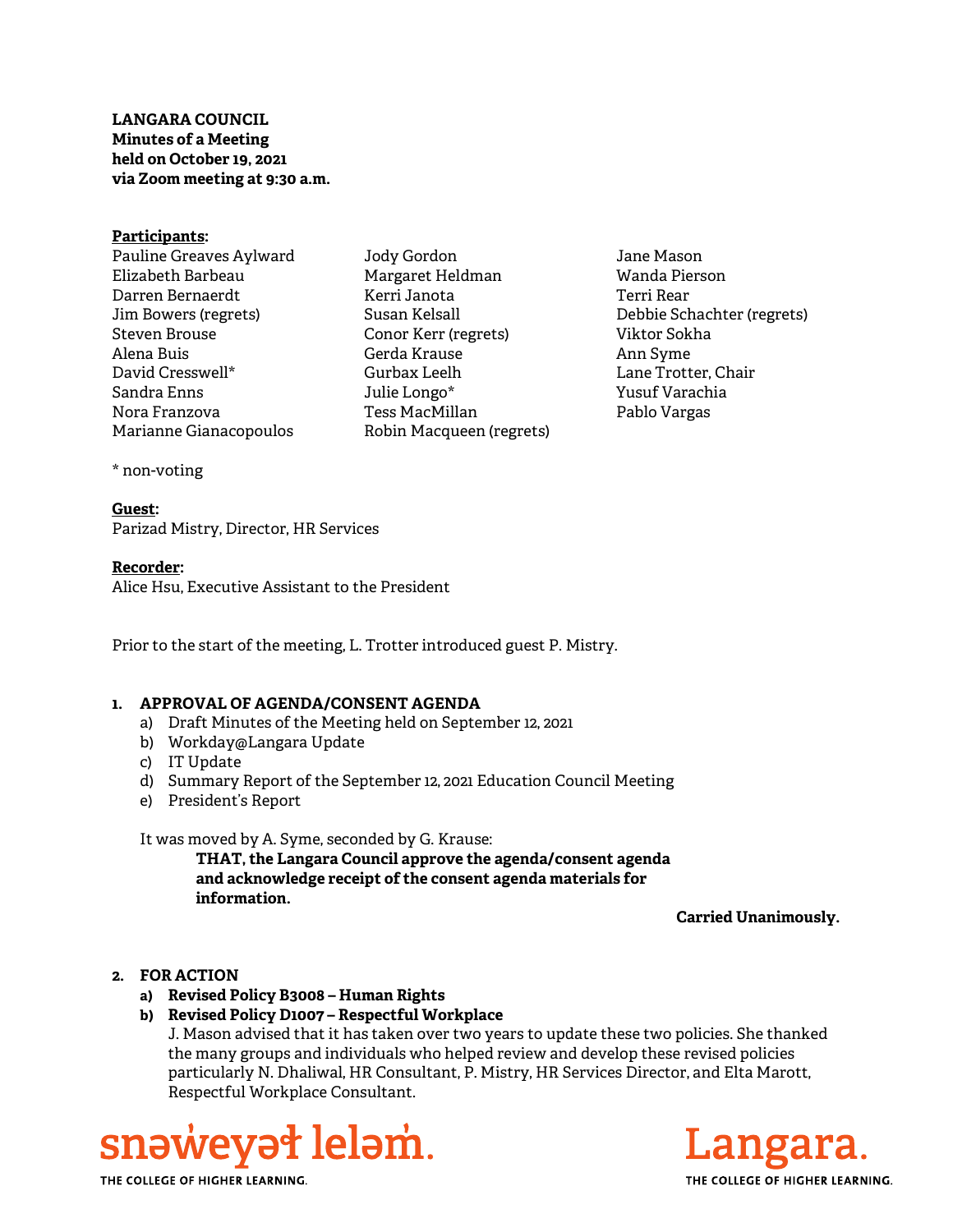P. Mistry advised that these two existing policies were due for a review and update and the process started about two years ago. People and Culture engaged Dr. Larry Axelrod, an expert in the field of human rights in the workplace, to facilitate ten focus groups to get feedback from the College community and to help us draft the revised policies. The draft policies were put out to additional focus groups for further feedback, and the Langara Faculty Association Board and the College Board were also consulted during the process.

P. Mistry referred to the draft revised policy B3008 – Human Rights and D1007 – Respectful Workplace attached to the agenda to provide a summary of the changes made to update the wording of the policies and to meet industry standards in terms of the best practices. She advised that the key goal is to do more positive framing around the conduct and cultural standard we want to see at the College, to provide more information and education, and to be more prevention and resolution focused other than complaint focused.

As part of the implementation plan, People and Culture is working on creating a dedicated SharePoint resource page to provide interactive tools and support resources, and a confidential respectful workplace email address for employees to get information and/or seek advice on a respectful workplace related case. People and Culture will also be hosting some information and education sessions as part of the rollout of the revised policies for employees to learn about the updates and the resources and the options they can use to help them facilitate conversations or address a conflict.

Last, P. Mistry noted that the core investigation process does not change in the case there is a formal complaint and investigation is triggered.

Discussions ensued and P. Mistry answered a member's question around how the policy is more resolution focused while the core investigation process remains the same.

[Marianne Gianacopoulos joined the meeting at 9:43 a.m.]

It was moved by J. Mason, seconded by V. Sokha: THAT, the revised Policy B3008 – Human Rights be recommended to the President for approval.

Carried Unanimously.

It was moved by J. Mason, seconded by A. Syme: THAT, the revised Policy D1007 – Respectful Workplace be recommended to the President for approval.

Carried Unanimously.

L. Trotter thanked J. Mason, P. Mistry, and all the people involved in doing the work and during the consultation process.

[P. Mistry exited the meeting at 9:45 a.m.]

## 3. FOR INFORMATION





THE COLLEGE OF HIGHER LEARNING.